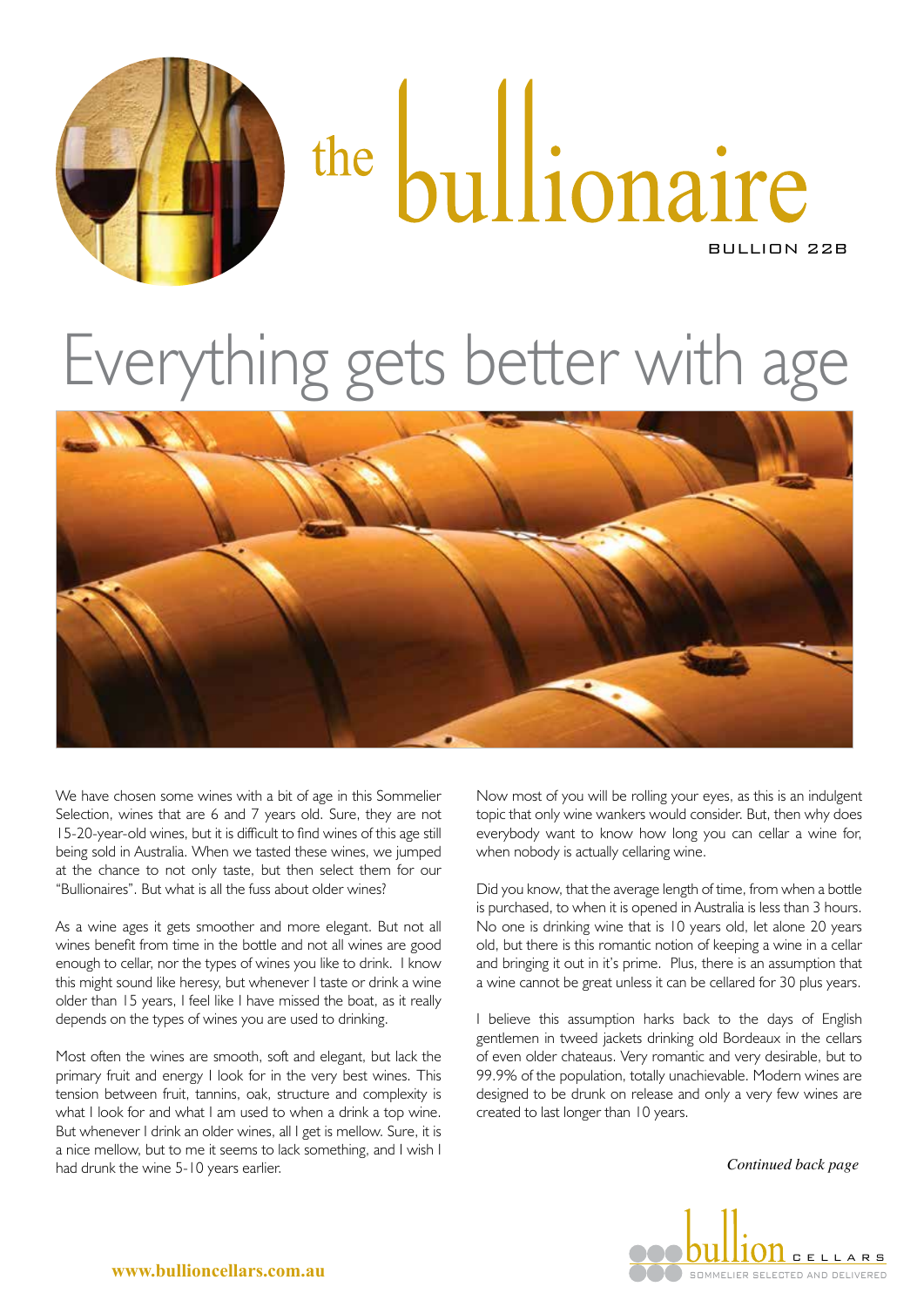

### 2016 FLUX I SHIRAZ, GREAT SOUTHERN *Western Australia*

Flux is the experimental side of the Harewood winery in Western Australia. It allows the winemaker a little more freedom in the styles of wines he wants to produce. They are made in small volumes and always a little different each vintage. We loved this wine when we first tasted it. It is a little unusual to be offered a wine with 6 years under its belt, as this is normally a sign that the wine is not selling very well, but I just could not understand why this wine is still available, for it really is quite special.

Upon a bit more, investigation the wine did spend 3 years in large format maturation vessels, which goes a bit towards explaining the age, for most wines will spend 12 months and at most 24 months, so 3 years is long time. Hence the experimental side of things. This has resulted in a very sophisticated take on Shiraz, with a lot more than just primary fruit. There are spicy aromatics of blackcurrant and raspberry fruits, with plenty of

spice and pepper and hints of liquorice, leather and tar. The palate is plush and moreish with bright crunchy berries leading to a complex mid palate of chocolate and more liquorice with a long finish of fine velvety tannins. This wine will easily handle another 10 years in the cellar. But why wait?

#### **FOOD MATCHINGS**

Try with grilled or roast beef (medium rare), big beefy stews, roast or grilled lamb and strong hard cheeses, especially cheddar, it can also handle a mellow blue cheese.

#### **CELLARING POTENTIAL**

Decant for 20 minutes before drinking. This wine will cellar for another 8 years, but there is no need to wait, the wine is in a perfect drinking window right now.



## 2020 MINISTRY OF CLOUDS TEMPRANILLO GRENACHE *McLaren Vale*

the wines

#### **75% Tempranillo 25% Grenache**

Ministry of Clouds is the creation of Bernice Ong and Julian Forwood and it's just over a decade since they decided to leave the security of the corporate wine world for the adventure of their own wine venture. And it's been quite a journey thus far. They have quickly become the darling of the Sommelier set and based in Mc Laren Vale, but have recently added some fruit sources in Tasmania for their excellent Chardonnay and the Clare Valley for their Riesling. But it is the red wines from McLaren Vale that they will always hang their hat.



This wine is mainly Tempranillo; however, the 25% Grenache really adds a lift, especially knowing that parcels come from vineyards that are over 100 years old. Hand-picked, openfermented, hand-plunged, basket-pressed and matured in French oak. This is a seriously good wine with intensity and harmony. It combines the bright notes of dry grown Tempranillo, with the perfume and succulence of old vine Grenache; medium bodied and deliciously moreish.

#### **FOOD MATCHINGS**

Ideal serving temperature is 16 °C. Enjoy over a shared grazing meal, this food friendly versatile wine works a treat with a good selection of flavours from a platter of cured meats to, chorizo, prawns, pizzas, pastas, quail and duck dishes.

#### **CELLARING POTENTIAL**

Decant for 20 minutes before drinking. This wine can be safely cellared for another 8-10 years.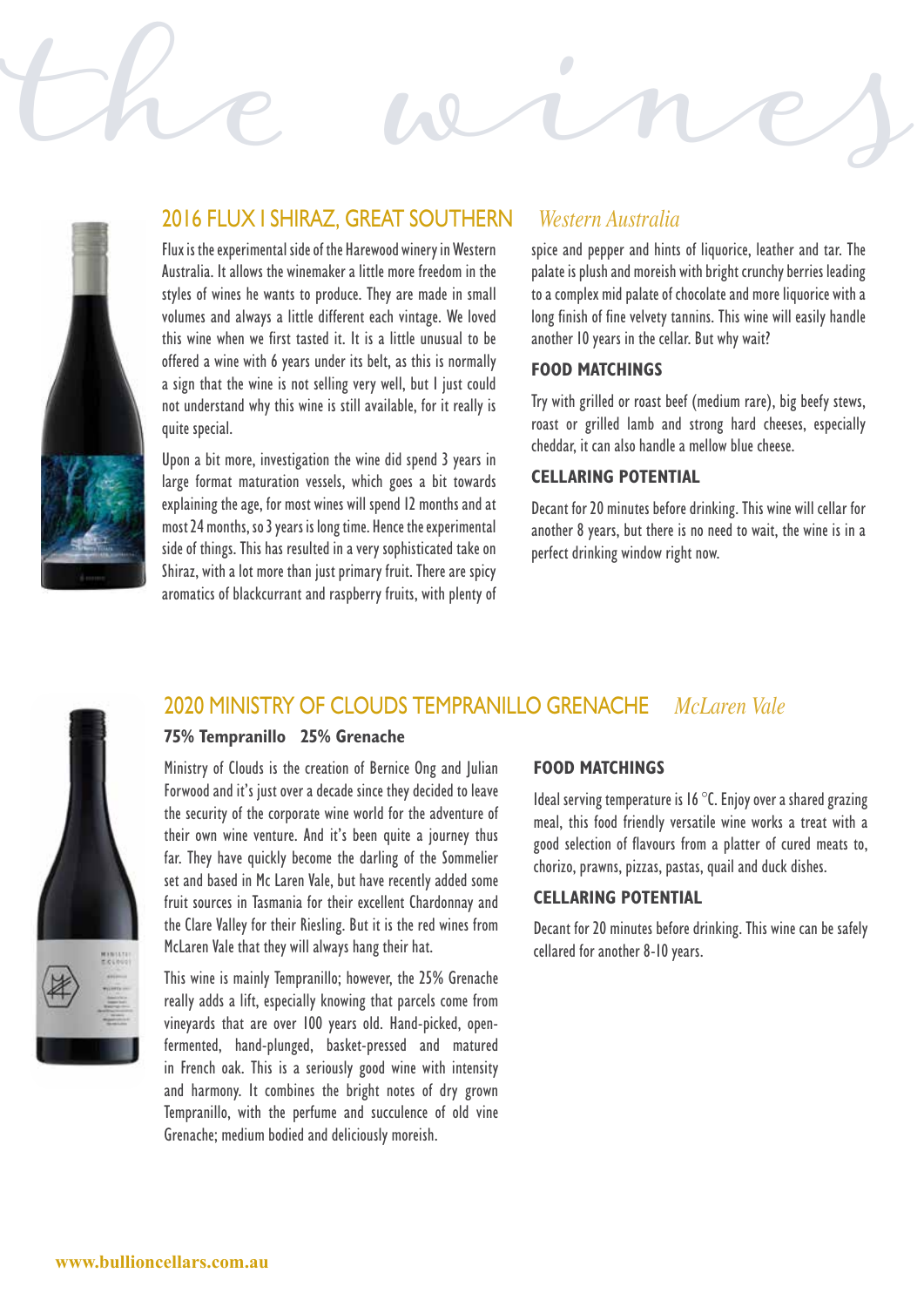

#### 2020 MASSENA MOONLIGHT RUN *Barossa Valley*

#### **Grenache 36%, Mataro 34%, Shiraz 30%**

#### THE BAROSSA VALLEY AT ITS BEST

Things really have come in full circle. For most of the late 20th Century, Barossa Valley Shiraz was all the rage. The bigger the better, until people started to realise these are nice wines to taste, but not to drink. Well the Barossa Valley has gone back to the future and re-discovered some truly remarkable vineyards. I am talking about old vine Grenache and the great GSMs blends. Yes, the real stars of the Barossa are not Shiraz, but their luscious, fleshy and delicious GSM's. Some Barossa winemakers will also make a straight Grenache, but this style is a lot lighter and fruitier than the blends, which are fuller bodied and flavoursome.

Massena are one of the young guns in the Barossa and they are making some sensational wines. This wine is roughly an equal blend of Barossa Valley Mataro (Mouvedre), Grenache, and Shiraz, with the Grenache coming off extremely old vines, well over 100 years (but more like 150).



#### 2015 ANDRE KIENTZLER PINOT GRIS *Alsace, France*

The Kientzler domaine is a small family-run estate consisting of just 12 hectares of vines, of which 3.7 hectares are classified Grand Cru. The total output is a tiny 6000 cases, so as you can imagine their focus is very much on quality. These Grand Cru sites have been identified over the past 300 years as the region's best. They produce some truly amazing wines, in fact one of the best wines I have ever tried is a Riesling from this estate- The 2008 Riesling Grand cru "Geisberg". It is expensive, but worth every cent. These wines make up a tiny percentage of the 6000-case production, so it is with the village wines of Pinot Gris and Riesling that the estate is judged on year after year. For the past 30 years this Domaine's passion has been for dry and gastronomic wines, which are revealed in each vintage.

The grapes for this wine were hand harvested from several vineyards around the village of Ribeauville. After pressing, fermentation takes place in temperature-controlled vats (at 18 to 24°C). The wine is racked just once, before natural clarification during the course of the winter.

This is a beautiful red wine, full of energy and precision. Intensely aromatic, youthful, with an energetic nose that dishes up scents of Christmas cake like plums, blueberries and liquorice followed by subtle incense infusions of vanillin cedar and spice. A great Aussie wine style paying homage to Chateauneuf-du- Pape, but different and perfect for our cuisine and climate. And yes, the colour is as dark as a midnight run through the vineyards.

#### **FOOD MATCHINGS**

Try with stews or hearty soups. Slow cooked roasts of pork or lamb that may even be a little fatty (Shoulder or lamb shanks). It can also handle a bit of spice so try with milder curries like Rogan josh.

#### **CELLARING POTENTIAL**

Decant for 10-15 minutes before serving – Can be safely cellared for another 2-4 years.

The wine is lightly filtered just before bottling. An unoaked style of wine which is all about mineral freshness and floral aromas, all brought together with this lovely nuttiness and cracking acidity. You also get a touch of apple and pear aromas with a juicy and refreshing palate. I can see why this winery is regarded as one of the region's top producers.

#### **FOOD MATCHINGS**

You don't want to over chill this wine. Enjoy it at 8°C with all manner of seafood (poached, grilled, smoked, marinated or in creamy sauces), or at the start of a meal as an aperitif where it would be perfect with goat or sheep cheese. It is also just amazing with most spicy Asian dishes.

#### **CELLARING POTENTIAL**

Drinking well over the next 3-5 years. But in the zone now at almost 7 years in the bottle.